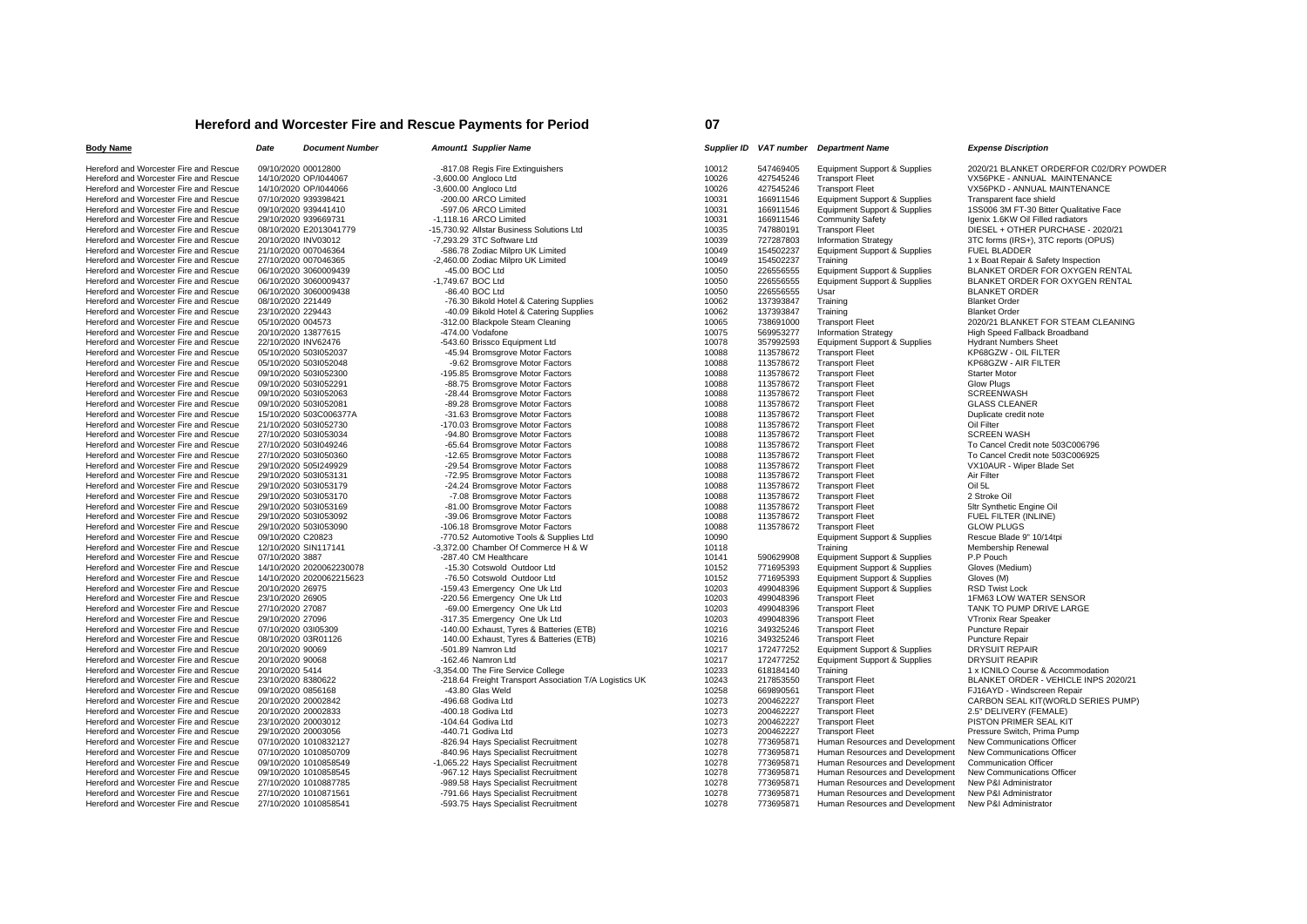| Hereford and Worcester Fire and Rescue                                           | 29/10/2020 1010871592  | -1,051.20 Hays Specialist Recruitment                    | 10278 | 773695871 | Human Resources and Development         | <b>Communication Officer</b>                               |
|----------------------------------------------------------------------------------|------------------------|----------------------------------------------------------|-------|-----------|-----------------------------------------|------------------------------------------------------------|
| Hereford and Worcester Fire and Rescue                                           | 29/10/2020 1010880470  | -1,051.20 Hays Specialist Recruitment                    | 10278 | 773695871 | Human Resources and Development         | <b>Communication Officer</b>                               |
| Hereford and Worcester Fire and Rescue                                           | 29/10/2020 1010887497  | -1,051.20 Hays Specialist Recruitment                    | 10278 | 773695871 | Human Resources and Development         | New Communications Officer                                 |
| Hereford and Worcester Fire and Rescue                                           | 29/10/2020 1010887500  | -1,051.20 Hays Specialist Recruitment                    | 10278 | 773695871 | Human Resources and Development         | New Communications Officer                                 |
| Hereford and Worcester Fire and Rescue                                           | 09/10/2020 190735      | -9.60 Hi-Tec Europe Limited                              | 10290 | 252115052 | <b>Equipment Support &amp; Supplies</b> | SMALL ORDER SURCHARGE                                      |
| Hereford and Worcester Fire and Rescue                                           | 22/10/2020 191499      | -2,228.74 Hi-Tec Europe Limited                          | 10290 | 252115052 | <b>Transport Fleet</b>                  | Precision rigmaster boots                                  |
| Hereford and Worcester Fire and Rescue                                           | 22/10/2020 191368      | -284.52 Hi-Tec Europe Limited                            | 10290 | 252115052 | <b>Equipment Support &amp; Supplies</b> | SIZE 8- PRECISION RIGMASTER CT CP WP                       |
| Hereford and Worcester Fire and Rescue                                           | 12/10/2020 503400      | -179.29 Insight Direct (UK) Ltd                          | 10307 | 746075129 | <b>Information Strategy</b>             | Toner orders - 2020-2021                                   |
| Hereford and Worcester Fire and Rescue                                           | 14/10/2020 5005108     | 488.71 Insight Direct (UK) Ltd                           | 10307 | 746075129 | <b>Information Strategy</b>             | 7port USB 2.0 Hub Ultraslim series                         |
| Hereford and Worcester Fire and Rescue                                           | 19/10/2020 4897300     | -523.62 Insight Direct (UK) Ltd                          | 10307 | 746075129 | <b>Information Strategy</b>             |                                                            |
| Hereford and Worcester Fire and Rescue                                           | 20/10/2020 5013008     | -177.88 Insight Direct (UK) Ltd                          | 10307 | 746075129 | <b>Information Strategy</b>             | Toner orders - 2020-2021                                   |
| Hereford and Worcester Fire and Rescue                                           | 20/10/2020 5014596     | -90.34 Insight Direct (UK) Ltd                           | 10307 | 746075129 | <b>Information Strategy</b>             | Toner orders - 2020-2021                                   |
|                                                                                  |                        | -90.34 Insight Direct (UK) Ltd                           | 10307 | 746075129 | <b>Information Strategy</b>             | Toner orders - 2020-2021                                   |
| Hereford and Worcester Fire and Rescue                                           | 20/10/2020 5014580     |                                                          |       |           |                                         |                                                            |
| Hereford and Worcester Fire and Rescue                                           | 20/10/2020 5019651     | -64.75 Insight Direct (UK) Ltd                           | 10307 | 746075129 | <b>Information Strategy</b>             | Toner orders - 2020-2021                                   |
| Hereford and Worcester Fire and Rescue                                           | 20/10/2020 5025108     | -178.10 Insight Direct (UK) Ltd                          | 10307 | 746075129 | <b>Information Strategy</b>             | Toner orders - 2020-2021                                   |
| Hereford and Worcester Fire and Rescue                                           | 27/10/2020 5034141     | -47.71 Insight Direct (UK) Ltd                           | 10307 | 746075129 | Opps Intervention                       | 0007227429 SanDisk 32GB x 60                               |
| Hereford and Worcester Fire and Rescue                                           | 20/10/2020 311037      | -56.39 Integral Communications                           | 10311 | 580485619 | <b>Information Strategy</b>             | PSTN rental for use with FTTC                              |
| Hereford and Worcester Fire and Rescue                                           | 20/10/2020 310969      | -6,219.55 Integral Communications                        | 10311 | 580485619 | Information Strategy                    | Telephone rental costs                                     |
| Hereford and Worcester Fire and Rescue                                           | 29/10/2020 BI165381    | -1,208.76 Johnsons Apparelmaster                         | 10331 | 482974107 | Equipment Support & Supplies            | 2020/21 BLANKET FOR BLUE TOWELS ETC.                       |
| Hereford and Worcester Fire and Rescue                                           | 05/10/2020 70117769    | -176.40 Keltruck Ltd                                     | 10338 | 547693401 | <b>Transport Fleet</b>                  | VX55HDN - AIR TANK CLAMPS                                  |
| Hereford and Worcester Fire and Rescue                                           | 09/10/2020 70117865    | -171.36 Keltruck Ltd                                     | 10338 | 547693401 | <b>Transport Fleet</b>                  | Fourway Protection Valve                                   |
| Hereford and Worcester Fire and Rescue                                           | 20/10/2020 70117831    | -252.96 Keltruck Ltd                                     | 10338 | 547693401 | <b>Transport Fleet</b>                  | SEAT ADJUSTER KIT(P SERIES SCANIA)                         |
| Hereford and Worcester Fire and Rescue                                           | 22/10/2020 70118016    | -647.58 Keltruck Ltd                                     | 10338 | 547693401 | <b>Transport Fleet</b>                  | VX55HDN - Airbags                                          |
| Hereford and Worcester Fire and Rescue                                           | 23/10/2020 70118073    | -63.90 Keltruck Ltd                                      | 10338 | 547693401 | <b>Transport Fleet</b>                  | Scania Pollen Filter                                       |
| Hereford and Worcester Fire and Rescue                                           | 23/10/2020 70118081    | -31.58 Keltruck Ltd                                      | 10338 | 547693401 | <b>Transport Fleet</b>                  | DOOR LINKAGE LEVER(SCANIA)                                 |
| Hereford and Worcester Fire and Rescue                                           | 27/10/2020 70118023    | -148.40 Keltruck Ltd                                     | 10338 | 547693401 | <b>Transport Fleet</b>                  | VX55HDL - Door handle                                      |
| Hereford and Worcester Fire and Rescue                                           | 27/10/2020 70118067    | -64.27 Keltruck Ltd                                      | 10338 | 547693401 | <b>Transport Fleet</b>                  | <b>Floormat Grip</b>                                       |
| Hereford and Worcester Fire and Rescue                                           | 27/10/2020 70118066    | -442.55 Keltruck Ltd                                     | 10338 | 547693401 | <b>Transport Fleet</b>                  | FJ68FLK - MIRROR HD LF PF                                  |
| Hereford and Worcester Fire and Rescue                                           | 29/10/2020 70118146    | -27.42 Keltruck Ltd                                      | 10338 | 547693401 | <b>Transport Fleet</b>                  | OIL FILTER SPINNER KIT(SCANIA)                             |
| Hereford and Worcester Fire and Rescue                                           | 29/10/2020 70118138    | -332.78 Keltruck Ltd                                     | 10338 | 547693401 | <b>Transport Fleet</b>                  | VX60AHO - N/STK TRIM PANEL                                 |
| Hereford and Worcester Fire and Rescue                                           | 29/10/2020 70118128    | -323.34 Keltruck Ltd                                     | 10338 | 547693401 | <b>Transport Fleet</b>                  | <b>Track Rod Assembly</b>                                  |
| Hereford and Worcester Fire and Rescue                                           | 20/10/2020 67513534    | -186.32 Listers Group                                    | 10359 | 545037063 | <b>Transport Fleet</b>                  | KX19JMW - SERVICE                                          |
| Hereford and Worcester Fire and Rescue                                           | 20/10/2020 67513866    | -186.46 Listers Group                                    | 10359 | 545037063 | <b>Transport Fleet</b>                  | KU19BCS - SERVICE                                          |
|                                                                                  |                        |                                                          | 10359 | 545037063 | <b>Transport Fleet</b>                  | KW18VCU - SERVICE                                          |
| Hereford and Worcester Fire and Rescue                                           | 20/10/2020 67513889    | -501.56 Listers Group                                    | 10366 |           |                                         |                                                            |
| Hereford and Worcester Fire and Rescue                                           | 20/10/2020 678457      | -316.38 Lyon Equipment<br>-105.55 Machine Mart Limited   |       |           | Equipment Support & Supplies            | 18mm Sewn Sling 30cm                                       |
| Hereford and Worcester Fire and Rescue                                           | 08/10/2020 1067062     |                                                          | 10369 | 306574167 | Equipment Support & Supplies            |                                                            |
| Hereford and Worcester Fire and Rescue                                           | 08/10/2020 14237925    | -1,338.70 Manx Telecom Ltd                               | 10376 | 003291912 | Telecommunications                      | Roaming mobiles - rental                                   |
| Hereford and Worcester Fire and Rescue                                           | 08/10/2020 14242115    | -1,165.93 Manx Telecom Ltd                               | 10376 | 003291912 | Telecommunications                      | Fire Control and MDT services                              |
| Hereford and Worcester Fire and Rescue                                           | 20/10/2020 8070906134  | -170.28 Midshire Business Systems Ltd.                   | 10394 | 555032463 | <b>Information Strategy</b>             | Photocopier Usage - Apr 20 to Mar 21                       |
| Hereford and Worcester Fire and Rescue                                           | 20/10/2020 8070906135  | -55.28 Midshire Business Systems Ltd.                    | 10394 | 555032463 | <b>Information Strategy</b>             | Photocopier Usage - Apr 20 to Mar 21                       |
| Hereford and Worcester Fire and Rescue                                           | 20/10/2020 8070906138  | -90.00 Midshire Business Systems Ltd.                    | 10394 | 555032463 | <b>Information Strategy</b>             | Photocopier Rentals - Apr 20 to Mar 21                     |
| Hereford and Worcester Fire and Rescue                                           | 20/10/2020 8070906137  | -465.71 Midshire Business Systems Ltd.                   | 10394 | 555032463 | <b>Information Strategy</b>             | Photocopier Usage - Apr 20 to Mar 21                       |
| Hereford and Worcester Fire and Rescue                                           | 20/10/2020 8070906139  | -624.90 Midshire Business Systems Ltd.                   | 10394 | 555032463 | <b>Information Strategy</b>             | Photocopier Usage - Apr 20 to Mar 21                       |
| Hereford and Worcester Fire and Rescue                                           | 20/10/2020 8070906136  | -23.88 Midshire Business Systems Ltd.                    | 10394 | 555032463 | <b>Information Strategy</b>             | Photocopier Usage - Apr 20 to Mar 21                       |
| Hereford and Worcester Fire and Rescue                                           | 20/10/2020 8070916789  | -78.17 Midshire Business Systems Ltd.                    | 10394 | 555032463 | <b>Information Strategy</b>             | Photocopier Usage - Apr 20 to Mar 21                       |
| Hereford and Worcester Fire and Rescue                                           | 20/10/2020 8070915622  | -169.21 Midshire Business Systems Ltd.                   | 10394 | 555032463 | <b>Information Strategy</b>             | Photocopier Usage - Apr 20 to Mar 21                       |
| Hereford and Worcester Fire and Rescue                                           | 20/10/2020 9983216623  | -235.20 Mitchell Diesel Ltd                              | 10396 | 118289160 | <b>Transport Fleet</b>                  | GEARBOX FILTER KIT V REG SABRE ON                          |
| Hereford and Worcester Fire and Rescue                                           | 08/10/2020 92701768    | -119.39 Neopost Ltd.                                     | 10411 | 597265489 | <b>Community Safety</b>                 | IS 280/290 Ink Promo Pack CP (inc Del)                     |
| Hereford and Worcester Fire and Rescue                                           | 14/10/2020 2020059090  | -434.90 Neopost Ltd.                                     | 10411 | 597265489 | <b>Community Safety</b>                 | Franking machine                                           |
| Hereford and Worcester Fire and Rescue                                           | 07/10/2020 825         | -500.00 Women in the Fire Service UK                     | 10430 |           | <b>Principal Officers</b>               | Corporate m/ship Jan 2021                                  |
| Hereford and Worcester Fire and Rescue                                           | 08/10/2020 01285738564 | $-7.20$ Orange                                           | 10436 | 771592016 | <b>Information Strategy</b>             | Autodiallers - rental                                      |
| Hereford and Worcester Fire and Rescue                                           | 08/10/2020 01285737960 | $-1,764.53$ Orange                                       | 10436 | 771592016 | <b>Information Strategy</b>             | Mobile phone rental                                        |
| Hereford and Worcester Fire and Rescue                                           | 29/10/2020 01285771484 | $-7.21$ Orange                                           | 10436 | 771592016 | <b>Information Strategy</b>             | Autodiallers - rental                                      |
| Hereford and Worcester Fire and Rescue                                           | 29/10/2020 01285770968 | $-1,676.41$ Orange                                       | 10436 | 771592016 | Information Strategy                    | Mobile phone rental                                        |
| Hereford and Worcester Fire and Rescue                                           | 29/10/2020 IQ692265    | -577.29 The OT Group Limited formerly OfficeTeam Limited | 10438 | 708876591 | Equipment Support & Supplies            | 2020/21 - BLANKET STORES OPS CONSUMABLES                   |
| Hereford and Worcester Fire and Rescue                                           | 29/10/2020 IQ692266    | -73.32 The OT Group Limited formerly OfficeTeam Limited  | 10438 | 708876591 | <b>Equipment Support &amp; Supplies</b> | 2020/21 BLANKET ORDER FOR JANITORIAL                       |
| Hereford and Worcester Fire and Rescue                                           | 29/10/2020 IQ692424    | -751.94 The OT Group Limited formerly OfficeTeam Limited | 10438 | 708876591 | <b>Equipment Support &amp; Supplies</b> | 2020/21 BLANKET ORDER FOR STATIONERY                       |
| Hereford and Worcester Fire and Rescue                                           | 20/10/2020 45253       | -1,915.20 Quanta Training Limited                        | 10478 | 661540645 | Training                                | 1 x SQL Server Admin Course                                |
| Hereford and Worcester Fire and Rescue                                           | 07/10/2020 2200247819  | -107.71 RS Components Ltd                                | 10484 | 243164091 | <b>Equipment Support &amp; Supplies</b> | GP Saw                                                     |
| Hereford and Worcester Fire and Rescue                                           | 07/10/2020 2200234037  | -105.60 RS Components Ltd                                | 10484 | 243164091 | <b>Equipment Support &amp; Supplies</b> | WATER TANK SENSOR(E1)                                      |
| Hereford and Worcester Fire and Rescue                                           | 09/10/2020 2200300010  | -35.71 RS Components Ltd                                 | 10484 | 243164091 | <b>Transport Fleet</b>                  | VX56AHG - Push Button                                      |
|                                                                                  |                        |                                                          |       |           |                                         |                                                            |
| Hereford and Worcester Fire and Rescue                                           | 20/10/2020 2200385607  | -118.49 RS Components Ltd                                | 10484 | 243164091 | <b>Information Strategy</b>             | RS PRO, 240W Embedded Switch Mode Power<br><b>FUEL TAP</b> |
| Hereford and Worcester Fire and Rescue                                           | 27/10/2020 156456      | -24.55 Ron Smith & Co                                    | 10502 | 275087242 | <b>Transport Fleet</b>                  |                                                            |
| Hereford and Worcester Fire and Rescue                                           | 14/10/2020 1109515270  | -120.14 Royal Mail                                       | 10506 | 243170002 | <b>Community Safety</b>                 | <b>Response Services</b>                                   |
| Hereford and Worcester Fire and Rescue                                           | 21/10/2020 988834      | -505.14 S P Services (Uk) Ltd                            | 10515 | 682617905 | <b>Equipment Support &amp; Supplies</b> | <b>Plasters</b>                                            |
| Hereford and Worcester Fire and Rescue                                           | 09/10/2020 PI664250    | -186.24 Safety Kleen UK LTD                              | 10521 |           | <b>Transport Fleet</b>                  | BLANKET FOR CARPOINT CONTRACT 2020/21                      |
| Hereford and Worcester Fire and Rescue<br>Hereford and Worcester Fire and Rescue | 14/10/2020 PI665615    | -702.00 Safety Kleen UK LTD                              | 10521 |           | <b>Transport Fleet</b>                  | COLLECTION OF HAZARDOUS WASTE                              |
|                                                                                  | 07/10/2020 1103052640  | -17.34 Screwfix Direct                                   | 10526 | 91476254  | Equipment Support & Supplies            | <b>Gripfil Adhesive Sealant</b>                            |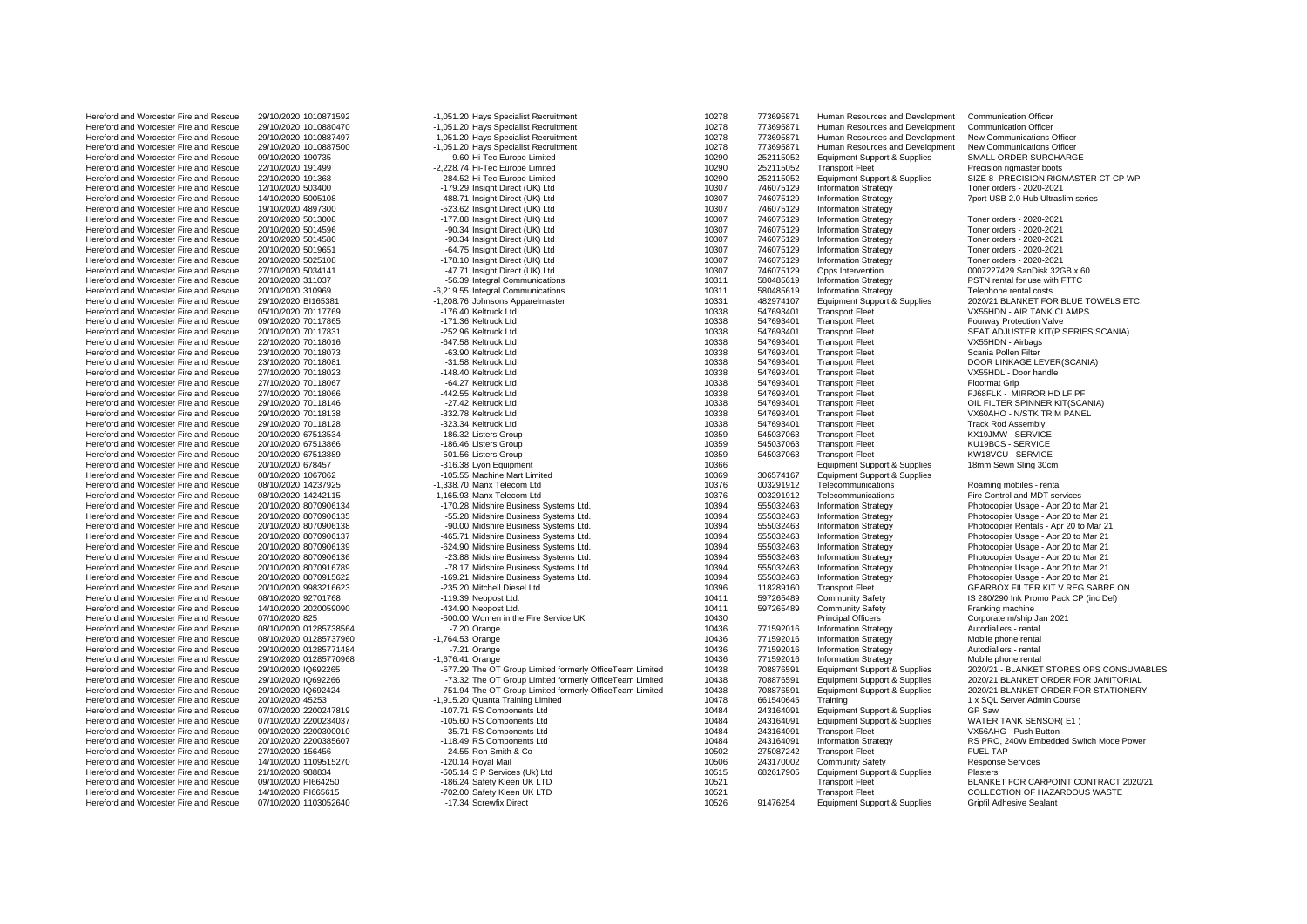| Hereford and Worcester Fire and Rescue                                           | 08/10/2020 1102774162                    | -14.99 Screwfix Direct                                                | 10526          | 91476254               | <b>Equipment Support &amp; Supplies</b>     | <b>Hazard Tape</b>                                    |
|----------------------------------------------------------------------------------|------------------------------------------|-----------------------------------------------------------------------|----------------|------------------------|---------------------------------------------|-------------------------------------------------------|
| Hereford and Worcester Fire and Rescue                                           | 14/10/2020 1104297795                    | -9.18 Screwfix Direct                                                 | 10526          | 91476254               | <b>Equipment Support &amp; Supplies</b>     | ANGLED BLOCK BRUSH 4"                                 |
| Hereford and Worcester Fire and Rescue                                           | 14/10/2020 1104297787                    | -22.29 Screwfix Direct                                                | 10526          | 91476254               | <b>Equipment Support &amp; Supplies</b>     | SIKA WOOD PRESERVER CLEAR 5LTR                        |
| Hereford and Worcester Fire and Rescue                                           | 20/10/2020 1103950371                    | -45.75 Screwfix Direct                                                | 10526          | 91476254               | <b>Equipment Support &amp; Supplies</b>     | Screws 3.5 x 16mm                                     |
| Hereford and Worcester Fire and Rescue                                           | 20/10/2020 1104938855                    | -22.47 Screwfix Direct                                                | 10526          | 91476254               | <b>Equipment Support &amp; Supplies</b>     | Allen Key Set- Metric                                 |
| Hereford and Worcester Fire and Rescue                                           | 21/10/2020 1103950363                    | -27.06 Screwfix Direct                                                | 10526          | 91476254               | Equipment Support & Supplies                | Soft Broom Head & Bracket 24"                         |
| Hereford and Worcester Fire and Rescue                                           | 29/10/2020 1108264824                    | -253.29 Screwfix Direct                                               | 10526          | 91476254               | <b>Community Safety</b>                     | <b>Bit Set</b>                                        |
| Hereford and Worcester Fire and Rescue                                           | 20/10/2020 00052651                      | 4.56 Stage Electrics Partnership Ltd                                  | 10560          |                        | Training                                    | Credit invoice 374766                                 |
| Hereford and Worcester Fire and Rescue                                           | 23/10/2020 00374766                      | -1.270.16 Stage Electrics Partnership Ltd                             | 10560          |                        | Training                                    | Jem Pro-Fog Smoke Fluid - 97120922                    |
| Hereford and Worcester Fire and Rescue                                           | 14/10/2020 TK130886                      | -435.60 Thomas Kneale & Co Ltd                                        | 10593          | 147772145              | <b>Community Safety</b>                     | Single fire retardant bedding packs                   |
| Hereford and Worcester Fire and Rescue                                           | 14/10/2020 TK130876                      | -685.32 Thomas Kneale & Co Ltd                                        | 10593          | 147772145              | <b>Community Safety</b>                     | Single Fire Retardant Jacquard Throwover              |
| Hereford and Worcester Fire and Rescue                                           | 21/10/2020 130653                        | -711.90 Thomas Kneale & Co Ltd                                        | 10593          | 147772145              | <b>Community Safety</b>                     | Double bedding packs                                  |
| Hereford and Worcester Fire and Rescue                                           | 23/10/2020 TK130949                      | -152.42 Thomas Kneale & Co Ltd                                        | 10593          | 147772145              | <b>Community Safety</b>                     | <b>Fire Retardant Mats</b>                            |
| Hereford and Worcester Fire and Rescue                                           | 20/10/2020 6477569                       | -25.30 TNT UK Ltd T/A FedEx Express Transportation Ltd                | 10596          | 354715057              | <b>Equipment Support &amp; Supplies</b>     | 2020/21 BLANKET ORDE FOR CARRIAGE CHARGE              |
| Hereford and Worcester Fire and Rescue                                           | 23/10/2020 6491505                       | -25.30 TNT UK Ltd T/A FedEx Express Transportation Ltd                | 10596          | 354715057              | <b>Equipment Support &amp; Supplies</b>     | 2020/21 BLANKET ORDE FOR CARRIAGE CHARGE              |
| Hereford and Worcester Fire and Rescue                                           | 20/10/2020 RCS861376                     | -10.50 Truckstop-Hawkes                                               | 10603          | 416906644              | <b>Transport Fleet</b>                      | De-Ionised Water                                      |
| Hereford and Worcester Fire and Rescue                                           | 20/10/2020 RCS861772                     | -34.20 Truckstop-Hawkes                                               | 10603          | 416906644              | <b>Transport Fleet</b>                      | <b>HELLA MAP LIGHT</b>                                |
| Hereford and Worcester Fire and Rescue                                           | 20/10/2020 RCS861771                     | -48.49 Truckstop-Hawkes                                               | 10603          | 416906644              | <b>Transport Fleet</b>                      | VX53JEU - Centre Bearing                              |
| Hereford and Worcester Fire and Rescue                                           | 20/10/2020 RCS862265                     | -27.77 Truckstop-Hawkes                                               | 10603          | 416906644              | <b>Transport Fleet</b>                      | FUEL FILTER EURO 3 CUMMINS                            |
| Hereford and Worcester Fire and Rescue                                           | 20/10/2020 RCS862266                     | -18.49 Truckstop-Hawkes                                               | 10603          | 416906644              | <b>Transport Fleet</b>                      | SCREEN WASH VALVE - CWP03                             |
| Hereford and Worcester Fire and Rescue                                           | 23/10/2020 RCS863066                     | -55.54 Truckstop-Hawkes                                               | 10603          | 416906644              | <b>Transport Fleet</b>                      | FUEL FILTER EURO 3 CUMMINS                            |
| Hereford and Worcester Fire and Rescue                                           | 23/10/2020 RCS863067                     | -40.18 Truckstop-Hawkes                                               | 10603          | 416906644              | <b>Transport Fleet</b>                      | SPARK PLUG (ANGUS FIRE LPP)                           |
| Hereford and Worcester Fire and Rescue                                           | 27/10/2020 RCS863557                     | -93.89 Truckstop-Hawkes                                               | 10603          | 416906644              | <b>Transport Fleet</b>                      | WIDE ANGLE MIRROR ASSY SCANIA N/S                     |
| Hereford and Worcester Fire and Rescue                                           | 29/10/2020 RCS863883                     | -40.68 Truckstop-Hawkes                                               | 10603          | 416906644              | <b>Transport Fleet</b>                      | AIR FILTER ELEMENT(SCANIA)                            |
| Hereford and Worcester Fire and Rescue                                           | 29/10/2020 RCS863884                     | -40.68 Truckstop-Hawkes                                               | 10603          | 416906644              | <b>Transport Fleet</b>                      | AIR FILTER ELEMENT(SCANIA)                            |
| Hereford and Worcester Fire and Rescue                                           | 29/10/2020 RCS863885                     | -11.04 Truckstop-Hawkes                                               | 10603          | 416906644              | <b>Transport Fleet</b>                      | RELAY                                                 |
| Hereford and Worcester Fire and Rescue                                           | 29/10/2020 RCS863886                     | -40.68 Truckstop-Hawkes                                               | 10603          | 416906644              | <b>Transport Fleet</b>                      | AIR FILTER ELEMENT(SCANIA)                            |
| Hereford and Worcester Fire and Rescue                                           | 27/10/2020 112162093                     | -2,397.60 WFL (UK) Limited T/A Watson Fuels                           | 10627          | 195046059              | <b>Transport Fleet</b>                      | Ultra Low Sulphur Diesel                              |
| Hereford and Worcester Fire and Rescue                                           | 27/10/2020 112162094                     | -3,596.40 WFL (UK) Limited T/A Watson Fuels                           | 10627          | 195046059              | <b>Transport Fleet</b>                      | Ultra Low Sulphur Diesel                              |
| Hereford and Worcester Fire and Rescue                                           | 09/10/2020 W0026530                      | -71,998.80 West Mercia Police and Crime Commissioner                  | 10631          | 184620894              | Facilites & Property                        | Rental Charge at Bromsgrove Station                   |
| Hereford and Worcester Fire and Rescue                                           | 09/10/2020 W0026531                      | -3,600.00 West Mercia Police and Crime Commissioner                   | 10631          | 184620894              | Facilites & Property                        | Rental Charge at Defford                              |
| Hereford and Worcester Fire and Rescue                                           | 09/10/2020 W0026532                      | -14.886.90 West Mercia Police and Crime Commissioner                  | 10631          | 184620894              | Facilites & Property                        | Service charge for Bromsgrove                         |
| Hereford and Worcester Fire and Rescue                                           | 09/10/2020 W0026533                      | -27,275.75 West Mercia Police and Crime Commissioner                  | 10631          | 184620894              | Facilites & Property                        | Rental Charge 01/10/2020 - 31/12/2020                 |
| Hereford and Worcester Fire and Rescue                                           | 22/10/2020 W0026573                      | -3,241.08 West Mercia Police and Crime Commissioner                   | 10631          | 184620894              | <b>Principal Officers</b>                   | Chaplaincy - Blanket Order 20/21                      |
| Hereford and Worcester Fire and Rescue                                           | 07/10/2020 600041207                     | -126.24 West Midlands Fire Service                                    | 10634          |                        | Training                                    | 1 x LGV Test                                          |
| Hereford and Worcester Fire and Rescue                                           | 21/10/2020 SINV070894                    | -200.38 Woodway Engineering                                           | 10646          | 273138854              | <b>Transport Fleet</b>                      | ION T-SEREIS 12V BLUE LED                             |
| Hereford and Worcester Fire and Rescue                                           | 07/10/2020 2156524                       | -25.51 Alexander Dennis Ltd                                           | 10667          | 836666490              | <b>Transport Fleet</b>                      | SABRE DOOR SWITCHES                                   |
| Hereford and Worcester Fire and Rescue                                           | 15/10/2020 33500                         | -556.92 CY Executive Resourcing Ltd                                   | 10670          | 945790286              | Human Resources and Development             | <b>Finance Assistant</b>                              |
| Hereford and Worcester Fire and Rescue                                           | 27/10/2020 33526                         | -556.92 CY Executive Resourcing Ltd                                   | 10670          | 945790286              | Human Resources and Development             | <b>Finance Assistant</b>                              |
| Hereford and Worcester Fire and Rescue                                           | 29/10/2020 33552                         | -556.92 CY Executive Resourcing Ltd                                   | 10670          | 945790286              | Human Resources and Development             | <b>Finance Assistant</b>                              |
| Hereford and Worcester Fire and Rescue                                           | 20/10/2020 80705908                      | -5.16 PageOne Communications Ltd                                      | 10713          | 731512468              | <b>Information Strategy</b>                 | <b>Fiire Control Connect</b>                          |
| Hereford and Worcester Fire and Rescue                                           | 29/10/2020 3360215                       | -76.90 EP Barrus Ltd                                                  | 10745          | 226662558              | <b>Transport Fleet</b>                      | <b>Trim Tab</b>                                       |
| Hereford and Worcester Fire and Rescue                                           | 06/10/2020 6283                          | -689.40 Future Safety Ltd                                             | 10783          |                        | <b>Equipment Support &amp; Supplies</b>     | Manta Helmet - Hi Vis Yellow                          |
| Hereford and Worcester Fire and Rescue                                           | 29/10/2020 R4000613434                   | -104.96 Avanti Gas Ltd                                                | 10793          | 524522665              | Training                                    | <b>Blanket Order</b>                                  |
| Hereford and Worcester Fire and Rescue                                           | 29/10/2020 R4000613466                   | -104.96 Avanti Gas Ltd                                                | 10793          | 524522665              | Training                                    | <b>Blanket Order</b>                                  |
| Hereford and Worcester Fire and Rescue                                           | 20/10/2020 1683948                       | -395.99 Ford Fuel Oils                                                | 10810          | 137833062              | <b>Transport Fleet</b>                      | RUBIA TIR 8600 10W/40 OIL                             |
| Hereford and Worcester Fire and Rescue                                           | 29/10/2020 2910221317                    | -3,912.48 Draeger Safety UK Ltd                                       | 10824          | 897999504              | <b>Equipment Support &amp; Supplies</b>     | PARAT TRAINING HOOD INCLUDES                          |
| Hereford and Worcester Fire and Rescue                                           | 22/10/2020 5253423954                    | -1,046.88 Life Safety Distribution AG T/A Honeywell                   | 10863          |                        | <b>Equipment Support &amp; Supplies</b>     | sensor BW O2                                          |
| Hereford and Worcester Fire and Rescue                                           | 27/10/2020 7357                          | -738.00 Three Counties Agricultural Society                           | 10878          | 729848577              | Training                                    | Fire & Rescue Training Event                          |
| Hereford and Worcester Fire and Rescue                                           | 29/10/2020 01963609                      | -6,984.00 Weightmans LLP                                              | 10915          | 974825769              | Finance                                     | <b>Professional Services</b>                          |
| Hereford and Worcester Fire and Rescue                                           | 23/10/2020 8023543                       | -3,755.35 Bristol Uniforms LTD                                        | 10944          | 974896150              | Equipment Support & Supplies                | Leavers kit Broadway                                  |
| Hereford and Worcester Fire and Rescue                                           | 27/10/2020 3190624                       | -2,233.39 Bristol Uniforms LTD                                        | 10944          | 974896150              | <b>Equipment Support &amp; Supplies</b>     | USAR ORANGE LEGGINGS MED/REG                          |
| Hereford and Worcester Fire and Rescue                                           | 27/10/2020 3190589                       | -1,825.86 Bristol Uniforms LTD                                        | 10944          | 974896150              | <b>Transport Fleet</b>                      | USAR ORANGE MED/REG TUNIC                             |
| Hereford and Worcester Fire and Rescue                                           | 29/10/2020 V-0003129159                  | -743.00 Computershare Voucher Services                                | 11019          | 720707460              | Human Resources and Development             | Vouchers for Childcare                                |
| Hereford and Worcester Fire and Rescue                                           | 29/10/2020 S-0003129160                  | -32.10 Computershare Voucher Services                                 | 11019          | 720707460              | Human Resources and Development             | Service Charge for Voucher Scheme                     |
| Hereford and Worcester Fire and Rescue                                           | 14/10/2020 6328495                       | -275.97 Aquila Truck Centres Ltd                                      | 11064          | 807277029              | <b>Transport Fleet</b>                      | Battery                                               |
| Hereford and Worcester Fire and Rescue                                           | 21/10/2020 5391199                       | -151.00 Motus Commercials Limited (Formerly Imperial)                 | 11087          | 880984866              | <b>Transport Fleet</b>                      | VU11FYO - MOT - 09/09/2020                            |
| Hereford and Worcester Fire and Rescue                                           | 21/10/2020 5391198                       | -151.00 Motus Commercials Limited (Formerly Imperial)                 | 11087          | 880984866              | <b>Transport Fleet</b>                      | VU11FYN - VOSA MOT -0 16/09/2020                      |
| Hereford and Worcester Fire and Rescue                                           | 06/10/2020 321486                        | -360.00 Rygor Commercials Ltd                                         | 11166          | 423007208              | <b>Transport Fleet</b>                      | ADDITONAL BUILD WORK REQUESTED                        |
| Hereford and Worcester Fire and Rescue                                           | 06/10/2020 321485                        | -360.00 Rygor Commercials Ltd                                         | 11166          | 423007208              | <b>Transport Fleet</b>                      | ADDITONAL BUILD WORK REQUESTED                        |
| Hereford and Worcester Fire and Rescue                                           | 06/10/2020 321483                        | -360.00 Rygor Commercials Ltd                                         | 11166          | 423007208              | <b>Transport Fleet</b>                      | ADDITONAL BUILD WORK REQUESTED                        |
| Hereford and Worcester Fire and Rescue                                           | 06/10/2020 321484                        | -360.00 Rygor Commercials Ltd                                         | 11166          | 423007208              | <b>Transport Fleet</b>                      | ADDITONAL BUILD WORK REQUESTED                        |
| Hereford and Worcester Fire and Rescue                                           | 07/10/2020 170516                        | -65,649.64 Rygor Commercials Ltd                                      | 11166          | 423007208              | <b>Transport Fleet</b>                      | MERCEDES SPRINTER 4 X 4 VAN LWB                       |
| Hereford and Worcester Fire and Rescue                                           | 20/10/2020 16118437                      | -67.84 Rygor Commercials Ltd                                          | 11166          | 423007208              | <b>Transport Fleet</b>                      | VX56AKG - Rear Door Runner                            |
| Hereford and Worcester Fire and Rescue                                           | 29/10/2020 16119106                      | -17.75 Rygor Commercials Ltd                                          | 11166          | 423007208              | <b>Transport Fleet</b>                      | VU11FYN - Rocker Cover Gasket                         |
| Hereford and Worcester Fire and Rescue<br>Hereford and Worcester Fire and Rescue | 29/10/2020 16207<br>07/10/2020 INV-13988 | -16.901.50 Worcester Warriors T/A WRFC Trading Ltd                    | 11184<br>11195 | 131518443<br>909698663 | Human Resources and Development<br>Training | Venue Hire for WT Recruitment<br><b>Blanket Order</b> |
| Hereford and Worcester Fire and Rescue                                           | 29/10/2020 5593                          | -36.00 Pete Bott Skips Ltd<br>-318.00 The Financial Reporting Council | 11231          |                        | Finance                                     | FRC Preparers levy                                    |
|                                                                                  |                                          |                                                                       |                |                        |                                             |                                                       |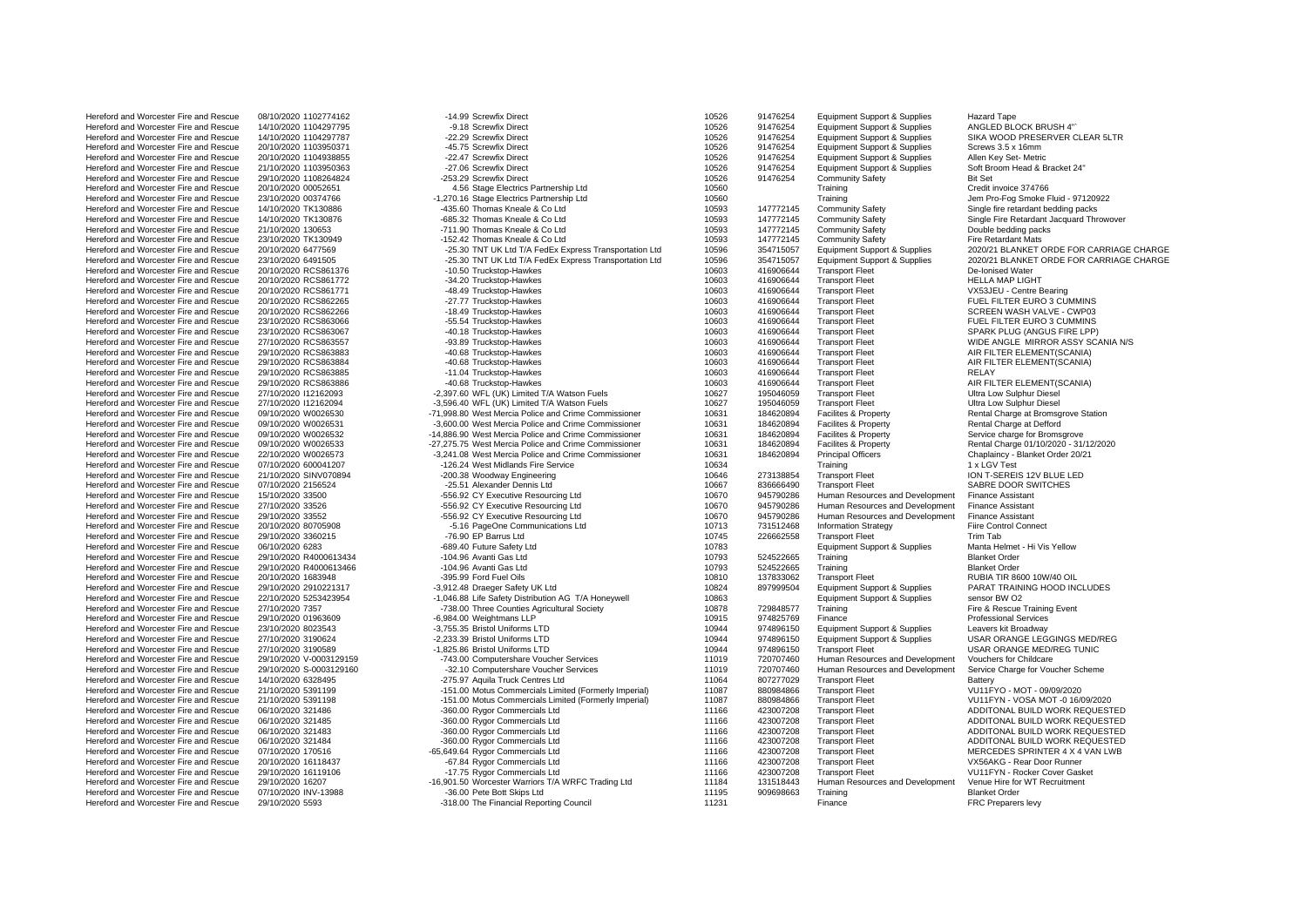| Hereford and Worcester Fire and Rescue | 30/10/2020 196524/225457      | -588.00 Co Star Electronic Components                  | 112 |
|----------------------------------------|-------------------------------|--------------------------------------------------------|-----|
| Hereford and Worcester Fire and Rescue | 09/10/2020 9064399206945763   | -13.50 Halfords                                        | 112 |
| Hereford and Worcester Fire and Rescue | 04/11/2020 13272              | -747.00 CVL Systems Ltd                                | 112 |
| Hereford and Worcester Fire and Rescue | 30/10/2020 202078             | -24,480.00 Gartan Technologies Ltd                     | 113 |
| Hereford and Worcester Fire and Rescue | 22/10/2020 0940000019-117     | -5,288.28 Airwave Solutions Ltd                        | 113 |
| Hereford and Worcester Fire and Rescue | 09/10/2020 INV-14045          | -70.80 Printed Banners and Signs                       | 113 |
| Hereford and Worcester Fire and Rescue | 09/10/2020 INV-14044          | -148.80 Printed Banners and Signs                      | 113 |
| Hereford and Worcester Fire and Rescue | 20/10/2020 INV-14077          | -1,056.00 Printed Banners and Signs                    | 113 |
|                                        |                               |                                                        |     |
| Hereford and Worcester Fire and Rescue | 15/10/2020 0000168821         | -390.00 Govnet Communications                          | 113 |
| Hereford and Worcester Fire and Rescue | 15/10/2020 0000169433         | -354.00 Govnet Communications                          | 113 |
| Hereford and Worcester Fire and Rescue | 15/10/2020 0000011062         | 390.00 Govnet Communications                           | 113 |
| Hereford and Worcester Fire and Rescue | 08/10/2020 EMT2020011         | -2,000.00 Veena Allison Employment Law Consultancy Ltd | 113 |
| Hereford and Worcester Fire and Rescue | 06/10/2020 8023536            | -42,238.37 Bristol Uniform Managed Services            | 113 |
| Hereford and Worcester Fire and Rescue | 06/10/2020 1074576            | -45.00 Malvern Motor Services Ltd                      | 114 |
| Hereford and Worcester Fire and Rescue | 09/10/2020 1074634            | -36.00 Malvern Motor Services Ltd                      | 114 |
| Hereford and Worcester Fire and Rescue | 20/10/2020 RMC-HW2-21         | -375.00 Robins Meadow Consultancy Ltd                  | 114 |
| Hereford and Worcester Fire and Rescue | 08/10/2020 SIN329727          | -654.00 QBS Software Ltd                               | 114 |
| Hereford and Worcester Fire and Rescue | 13/10/2020 S00141739          | 425.66 The Senator Group                               | 114 |
| Hereford and Worcester Fire and Rescue | 20/10/2020 10516              | -201.60 Intelecomm Solutions LLP                       | 114 |
| Hereford and Worcester Fire and Rescue |                               | -953.40 Dealership Services Ltd                        | 114 |
|                                        | 20/10/2020 8076               |                                                        | 114 |
| Hereford and Worcester Fire and Rescue | 08/10/2020 794                | -1,560.00 Hilary Barrington Mitchell                   |     |
| Hereford and Worcester Fire and Rescue | 08/10/2020 795                | -360.00 Hilary Barrington Mitchell                     | 114 |
| Hereford and Worcester Fire and Rescue | 26/10/2020 NC014385           | -1,867.91 Gallagher Bassett                            | 114 |
| Hereford and Worcester Fire and Rescue | 07/10/2020 QLA 02RA06-0023-00 | -114.03 Zurich Municipal                               | 114 |
| Hereford and Worcester Fire and Rescue | 07/10/2020 013541             | -45,582.64 Zurich Municipal                            | 114 |
| Hereford and Worcester Fire and Rescue | 07/10/2020 TER 02RA06-0011-00 | -7,524.04 Zurich Municipal                             | 114 |
| Hereford and Worcester Fire and Rescue | 26/10/2020 QLA-02RA06-0033-00 | -15,733.63 Zurich Municipal                            | 114 |
| Hereford and Worcester Fire and Rescue | 09/10/2020 54923              | -388.31 Calibration Engineering Services Ltd           | 114 |
| Hereford and Worcester Fire and Rescue | 07/10/2020 59966              | -1,294.49 LDC Pagers Direct Limited                    | 115 |
| Hereford and Worcester Fire and Rescue | 20/10/2020 SI202933           | -1,713.60 Fleet (Line Markers) Ltd                     | 115 |
| Hereford and Worcester Fire and Rescue | 14/10/2020 SI200009558        | -648.00 Solon Security                                 | 116 |
| Hereford and Worcester Fire and Rescue | 20/10/2020 SI200010378        | -120.00 Solon Security                                 | 116 |
| Hereford and Worcester Fire and Rescue | 15/10/2020 6801019461         | -5,499.60 Thomson Reuters (Professional) UK Ltd        | 116 |
| Hereford and Worcester Fire and Rescue | 20/10/2020 59253              | -277.20 Tractel (UK) Ltd                               | 116 |
| Hereford and Worcester Fire and Rescue |                               | -204.00 P.A. Luther ~ t/a GreenWood Timber             | 117 |
| Hereford and Worcester Fire and Rescue | 14/10/2020 9717               | -1,158.00 Cardiff Council                              | 117 |
|                                        | 06/10/2020 1801979422         |                                                        |     |
| Hereford and Worcester Fire and Rescue | 07/10/2020 26937              | -4,982.46 Pinacl Solutions                             | 117 |
| Hereford and Worcester Fire and Rescue | 09/10/2020 197328             | -140.96 NSI (HQ) Patrol Store                          | 118 |
| Hereford and Worcester Fire and Rescue | 09/10/2020 197329             | -59.98 NSI (HQ) Patrol Store                           | 118 |
| Hereford and Worcester Fire and Rescue | 20/10/2020 198951             | -309.60 NSI (HQ) Patrol Store                          | 118 |
| Hereford and Worcester Fire and Rescue | 23/10/2020 195378             | -1,548.00 NSI (HQ) Patrol Store                        | 118 |
| Hereford and Worcester Fire and Rescue | 29/10/2020 200911             | -10.20 NSI (HQ) Patrol Store                           | 118 |
| Hereford and Worcester Fire and Rescue | 09/10/2020 1175345            | -199.19 Core Hygiene Limited                           | 119 |
| Hereford and Worcester Fire and Rescue | 07/10/2020 6016437            | -124.99 TSOHOST                                        | 119 |
| Hereford and Worcester Fire and Rescue | 09/10/2020 7201               | -1,286.83 Fire Hosetech Limited                        | 119 |
| Hereford and Worcester Fire and Rescue | 21/10/2020 7233               | -19,739.63 Fire Hosetech Limited                       | 119 |
| Hereford and Worcester Fire and Rescue | 21/10/2020 7234               | -4,555.52 Fire Hosetech Limited                        | 119 |
| Hereford and Worcester Fire and Rescue | 07/10/2020 76803716           | -144,000.00 Place Partnership Limited                  | 119 |
| Hereford and Worcester Fire and Rescue | 07/10/2020 76803717           | -333,791.10 Place Partnership Limited                  | 119 |
| Hereford and Worcester Fire and Rescue | 07/10/2020 76803718           | -1,445.10 Place Partnership Limited                    | 119 |
|                                        |                               |                                                        |     |
| Hereford and Worcester Fire and Rescue | 06/10/2020 102976             | -180.00 Hereford Auto Electrical Services              | 119 |
| Hereford and Worcester Fire and Rescue | 06/10/2020 CR20-027           | 192.00 Hereford Auto Electrical Services               | 119 |
| Hereford and Worcester Fire and Rescue | 08/10/2020 102997             | -192.00 Hereford Auto Electrical Services              | 119 |
| Hereford and Worcester Fire and Rescue | 29/10/2020 103115             | -351.36 Hereford Auto Electrical Services              | 119 |
| Hereford and Worcester Fire and Rescue | 21/10/2020 202000000144       | -224.68 Griffiths Garage (W & CA Griffiths Ltd)        | 120 |
| Hereford and Worcester Fire and Rescue | 20/10/2020 006/21/000         | 11.38 PEAC (UK) Limited                                | 120 |
| Hereford and Worcester Fire and Rescue | 20/10/2020 004/21/0118237     | -109.26 PEAC (UK) Limited                              | 120 |
| Hereford and Worcester Fire and Rescue | 20/10/2020 006/21/0007111     | -396.47 PEAC (UK) Limited                              | 120 |
| Hereford and Worcester Fire and Rescue | 20/10/2020 1286               | -2,160.00 Collie Computing Limited                     | 120 |
| Hereford and Worcester Fire and Rescue | 07/10/2020 122868             | -94.46 Paperstation LTD                                | 120 |
| Hereford and Worcester Fire and Rescue | 07/10/2020 123128             | -1,103.95 Paperstation LTD                             | 120 |
| Hereford and Worcester Fire and Rescue | 07/10/2020 123085             | -74.39 Paperstation LTD                                | 120 |
| Hereford and Worcester Fire and Rescue | 09/10/2020 123225             | -24.48 Paperstation LTD                                | 120 |
| Hereford and Worcester Fire and Rescue | 09/10/2020 123271             | -83.70 Paperstation LTD                                | 120 |
| Hereford and Worcester Fire and Rescue | 09/10/2020 123319             | -57.16 Paperstation LTD                                | 120 |
| Hereford and Worcester Fire and Rescue | 09/10/2020 123364             |                                                        | 120 |
|                                        |                               | -24.72 Paperstation LTD                                |     |
| Hereford and Worcester Fire and Rescue | 14/10/2020 123409             | -71.85 Paperstation LTD                                | 120 |
| Hereford and Worcester Fire and Rescue | 20/10/2020 123615             | -61.14 Paperstation LTD                                | 120 |

| Hereford and Worcester Fire and Rescue | 30/10/2020 196524/225457      | -588.00 Co Star Electronic Components                  | 11255 | 301352026 | <b>Information Strategy</b>             | RAM-GDS-Charge-V7-MUSB                   |
|----------------------------------------|-------------------------------|--------------------------------------------------------|-------|-----------|-----------------------------------------|------------------------------------------|
| Hereford and Worcester Fire and Rescue | 09/10/2020 9064399206945763   | -13.50 Halfords                                        | 11274 | 797077669 | <b>Transport Fleet</b>                  | BLANKET - RESPONSE CAR SUNDRIES          |
| Hereford and Worcester Fire and Rescue | 04/11/2020 13272              | -747.00 CVL Systems Ltd                                | 11296 | 946506015 | <b>Facilites &amp; Property</b>         | Supply and Install sliding gates & acces |
| Hereford and Worcester Fire and Rescue | 30/10/2020 202078             | -24,480.00 Gartan Technologies Ltd                     | 11311 | 6370829F  | <b>Information Strategy</b>             | Gartan Roster annual licence renewal     |
|                                        |                               |                                                        |       |           |                                         |                                          |
| Hereford and Worcester Fire and Rescue | 22/10/2020 0940000019-117     | -5,288.28 Airwave Solutions Ltd                        | 11328 | 904440552 | <b>Equipment Support &amp; Supplies</b> |                                          |
| Hereford and Worcester Fire and Rescue | 09/10/2020 INV-14045          | -70.80 Printed Banners and Signs                       | 11352 | 970199788 | <b>Transport Fleet</b>                  | REFLECTIVE YELLOW LETTERING TO BONNET    |
| Hereford and Worcester Fire and Rescue | 09/10/2020 INV-14044          | -148.80 Printed Banners and Signs                      | 11352 | 970199788 | <b>Transport Fleet</b>                  | WHITE SAV+TWITTER LOGO FOR VANS          |
| Hereford and Worcester Fire and Rescue | 20/10/2020 INV-14077          | -1,056.00 Printed Banners and Signs                    | 11352 | 970199788 | <b>Transport Fleet</b>                  | SUPPLY & FIT AGREED BODYWRAP TO VANS     |
| Hereford and Worcester Fire and Rescue | 15/10/2020 0000168821         | -390.00 Govnet Communications                          | 11358 | 686277974 | Human Resources and Development         | Wellbeing Seminar October 2020           |
|                                        |                               |                                                        |       |           |                                         |                                          |
| Hereford and Worcester Fire and Rescue | 15/10/2020 0000169433         | -354.00 Govnet Communications                          | 11358 | 686277974 | Human Resources and Development         | Wellbeing Seminar October 2020           |
| Hereford and Worcester Fire and Rescue | 15/10/2020 0000011062         | 390.00 Govnet Communications                           | 11358 | 686277974 | Human Resources and Development         | Credit note against invoice 0000168821   |
| Hereford and Worcester Fire and Rescue | 08/10/2020 EMT2020011         | -2,000.00 Veena Allison Employment Law Consultancy Ltd | 11359 |           | Human Resources and Development         | 4 Days Coaching Skills for Managers      |
| Hereford and Worcester Fire and Rescue | 06/10/2020 8023536            | -42,238.37 Bristol Uniform Managed Services            | 11395 |           | Equipment Support & Supplies            | BLANKET FOR ANNUAL PPE CONTRACT          |
| Hereford and Worcester Fire and Rescue | 06/10/2020 1074576            | -45.00 Malvern Motor Services Ltd                      | 11418 | 753965882 | <b>Transport Fleet</b>                  | VU59CGE - MOT - CLASS 7                  |
|                                        |                               |                                                        |       |           |                                         | VX15HYM - MOT                            |
| Hereford and Worcester Fire and Rescue | 09/10/2020 1074634            | -36.00 Malvern Motor Services Ltd                      | 11418 | 753965882 | <b>Transport Fleet</b>                  |                                          |
| Hereford and Worcester Fire and Rescue | 20/10/2020 RMC-HW2-21         | -375.00 Robins Meadow Consultancy Ltd                  | 11420 |           | Training                                | Services Provided                        |
| Hereford and Worcester Fire and Rescue | 08/10/2020 SIN329727          | -654.00 QBS Software Ltd                               | 11423 | 650128074 | <b>Information Strategy</b>             | DevExpress DXperience 1 Developer        |
| Hereford and Worcester Fire and Rescue | 13/10/2020 S00141739          | 425.66 The Senator Group                               | 11439 | 291146560 | Facilites & Property                    | Credit against paid and replaced         |
| Hereford and Worcester Fire and Rescue | 20/10/2020 10516              | -201.60 Intelecomm Solutions LLP                       | 11466 | 110531966 | <b>Information Strategy</b>             | Mobile equipment and vehicle installs    |
| Hereford and Worcester Fire and Rescue | 20/10/2020 8076               |                                                        | 11468 | 978370961 |                                         | <b>Cotton Tshirts</b>                    |
|                                        |                               | -953.40 Dealership Services Ltd                        |       |           | <b>Equipment Support &amp; Supplies</b> |                                          |
| Hereford and Worcester Fire and Rescue | 08/10/2020 794                | -1,560.00 Hilary Barrington Mitchell                   | 11484 |           | Human Resources and Development         | <b>Staff Counselling</b>                 |
| Hereford and Worcester Fire and Rescue | 08/10/2020 795                | -360.00 Hilary Barrington Mitchell                     | 11484 |           | Human Resources and Development         | <b>Staff Counselling</b>                 |
| Hereford and Worcester Fire and Rescue | 26/10/2020 NC014385           | -1,867.91 Gallagher Bassett                            | 11488 | 484746209 | Insurances                              | Insurance claims management services     |
| Hereford and Worcester Fire and Rescue | 07/10/2020 QLA 02RA06-0023-00 | -114.03 Zurich Municipal                               | 11490 |           | Insurances                              | Local Authority Comb Policy              |
|                                        |                               |                                                        |       |           |                                         |                                          |
| Hereford and Worcester Fire and Rescue | 07/10/2020 013541             | -45,582.64 Zurich Municipal                            | 11490 |           | Insurances                              | Ins Policy Eng Inspection                |
| Hereford and Worcester Fire and Rescue | 07/10/2020 TER 02RA06-0011-00 | -7,524.04 Zurich Municipal                             | 11490 |           | Insurances                              | Terrorism insurance renewal              |
| Hereford and Worcester Fire and Rescue | 26/10/2020 QLA-02RA06-0033-00 | -15,733.63 Zurich Municipal                            | 11490 |           | Insurances                              | Local Authority Comb Policy              |
| Hereford and Worcester Fire and Rescue | 09/10/2020 54923              | -388.31 Calibration Engineering Services Ltd           | 11492 | 807221753 | <b>Transport Fleet</b>                  | CALIBRATION OF W/SHOP TORQUE WRENCHE     |
| Hereford and Worcester Fire and Rescue | 07/10/2020 59966              | -1,294.49 LDC Pagers Direct Limited                    | 11503 | 536451838 | <b>Information Strategy</b>             | Rental - Alphanumeric RIC only           |
|                                        |                               |                                                        |       |           |                                         |                                          |
| Hereford and Worcester Fire and Rescue | 20/10/2020 SI202933           | -1,713.60 Fleet (Line Markers) Ltd                     | 11529 | 272438453 | Equipment Support & Supplies            | Hyd Aerosol Yellow 750ml                 |
| Hereford and Worcester Fire and Rescue | 14/10/2020 SI200009558        | -648.00 Solon Security                                 | 11601 | 656049522 | <b>Community Safety</b>                 | Locking Letter Plate Flaplocks           |
| Hereford and Worcester Fire and Rescue | 20/10/2020 SI200010378        | -120.00 Solon Security                                 | 11601 | 656049522 | <b>Community Safety</b>                 | <b>Blanking Letter Plate Satin</b>       |
| Hereford and Worcester Fire and Rescue | 15/10/2020 6801019461         | -5,499.60 Thomson Reuters (Professional) UK Ltd        | 11608 | 900548743 | <b>Legal Services</b>                   | Westlaw UK Online Subsciption            |
| Hereford and Worcester Fire and Rescue | 20/10/2020 59253              | -277.20 Tractel (UK) Ltd                               | 11626 | 173124976 | Equipment Support & Supplies            | Winch Handle                             |
|                                        |                               |                                                        |       |           |                                         |                                          |
| Hereford and Worcester Fire and Rescue | 14/10/2020 9717               | -204.00 P.A. Luther ~ t/a GreenWood Timber             | 11720 | 135587351 | Training                                | Supply & Delivery of Pallets             |
| Hereford and Worcester Fire and Rescue | 06/10/2020 1801979422         | -1,158.00 Cardiff Council                              | 11757 | 666583393 | Training                                | <b>Blanket Order</b>                     |
| Hereford and Worcester Fire and Rescue | 07/10/2020 26937              | -4.982.46 Pinacl Solutions                             | 11775 | 862823705 | <b>Information Strategy</b>             | Silver service hardware support -        |
| Hereford and Worcester Fire and Rescue | 09/10/2020 197328             | -140.96 NSI (HQ) Patrol Store                          | 11834 | 862317036 | Equipment Support & Supplies            | Tee/Polo                                 |
| Hereford and Worcester Fire and Rescue | 09/10/2020 197329             | -59.98 NSI (HQ) Patrol Store                           | 11834 | 862317036 | <b>Equipment Support &amp; Supplies</b> | Base layer (XL)                          |
| Hereford and Worcester Fire and Rescue | 20/10/2020 198951             |                                                        | 11834 | 862317036 |                                         | Jacket                                   |
|                                        |                               | -309.60 NSI (HQ) Patrol Store                          |       |           | Equipment Support & Supplies            |                                          |
| Hereford and Worcester Fire and Rescue | 23/10/2020 195378             | -1,548.00 NSI (HQ) Patrol Store                        | 11834 | 862317036 | <b>Transport Fleet</b>                  | Jacket (Medium size)                     |
| Hereford and Worcester Fire and Rescue | 29/10/2020 200911             | -10.20 NSI (HQ) Patrol Store                           | 11834 | 862317036 | <b>Transport Fleet</b>                  | Tee/Polo (XL)                            |
| Hereford and Worcester Fire and Rescue | 09/10/2020 1175345            | -199.19 Core Hygiene Limited                           | 11934 | 829006142 | Equipment Support & Supplies            | 6 SliceToaster                           |
| Hereford and Worcester Fire and Rescue | 07/10/2020 6016437            | -124.99 TSOHOST                                        | 11937 | 182147021 | <b>Information Strategy</b>             | Shared Hardware Firewall                 |
| Hereford and Worcester Fire and Rescue | 09/10/2020 7201               | -1.286.83 Fire Hosetech Limited                        | 11991 | 534546834 | Equipment Support & Supplies            | HOSE REPAIRS - QUOTE: 234433             |
|                                        |                               |                                                        |       |           |                                         |                                          |
| Hereford and Worcester Fire and Rescue | 21/10/2020 7233               | -19,739.63 Fire Hosetech Limited                       | 11991 | 534546834 | Equipment Support & Supplies            | LIFE JACKET & HOSE TESTING               |
| Hereford and Worcester Fire and Rescue | 21/10/2020 7234               | -4,555.52 Fire Hosetech Limited                        | 11991 | 534546834 | Equipment Support & Supplies            | HOSE & LIFE JACKET REPAIRS               |
| Hereford and Worcester Fire and Rescue | 07/10/2020 76803716           | -144,000.00 Place Partnership Limited                  | 11993 | 215590907 | <b>Facilites &amp; Property</b>         | Core Costs PPL                           |
| Hereford and Worcester Fire and Rescue | 07/10/2020 76803717           | -333,791.10 Place Partnership Limited                  | 11993 | 215590907 | Facilites & Property                    | Pass Through Cost                        |
| Hereford and Worcester Fire and Rescue | 07/10/2020 76803718           | -1,445.10 Place Partnership Limited                    | 11993 | 215590907 | Facilites & Property                    | Q3 Additional Pass Through               |
|                                        |                               |                                                        |       |           |                                         |                                          |
| Hereford and Worcester Fire and Rescue | 06/10/2020 102976             | -180.00 Hereford Auto Electrical Services              | 11996 | 700898430 | <b>Transport Fleet</b>                  | Starter motor repair                     |
| Hereford and Worcester Fire and Rescue | 06/10/2020 CR20-027           | 192.00 Hereford Auto Electrical Services               | 11996 | 700898430 | <b>Transport Fleet</b>                  | ref INV 102997                           |
| Hereford and Worcester Fire and Rescue | 08/10/2020 102997             | -192.00 Hereford Auto Electrical Services              | 11996 | 700898430 | <b>Transport Fleet</b>                  | Recon Butec 24V                          |
| Hereford and Worcester Fire and Rescue | 29/10/2020 103115             | -351.36 Hereford Auto Electrical Services              | 11996 | 700898430 | <b>Transport Fleet</b>                  | SLIM LINE LED LIGHT BAR                  |
| Hereford and Worcester Fire and Rescue | 21/10/2020 202000000144       | -224.68 Griffiths Garage (W & CA Griffiths Ltd)        | 12030 | 831527343 | <b>Transport Fleet</b>                  | BLANKET - FUEL FOR FJ698FLK - 2020/21    |
|                                        |                               |                                                        |       |           |                                         |                                          |
| Hereford and Worcester Fire and Rescue | 20/10/2020 006/21/000         | 11.38 PEAC (UK) Limited                                | 12031 | 223488896 | <b>Information Strategy</b>             | Credit for late payment charge           |
| Hereford and Worcester Fire and Rescue | 20/10/2020 004/21/0118237     | -109.26 PEAC (UK) Limited                              | 12031 | 223488896 | <b>Information Strategy</b>             | Annual rental on 6 photocopiers          |
| Hereford and Worcester Fire and Rescue | 20/10/2020 006/21/0007111     | -396.47 PEAC (UK) Limited                              | 12031 | 223488896 | <b>Information Strategy</b>             | Annual rental on 6 photocopiers          |
| Hereford and Worcester Fire and Rescue | 20/10/2020 1286               | -2,160.00 Collie Computing Limited                     | 12034 | 698807659 | Training                                | 1 x Vmware 6.7 Fastrack Course           |
| Hereford and Worcester Fire and Rescue | 07/10/2020 122868             | -94.46 Paperstation LTD                                | 12055 | 783648581 | Equipment Support & Supplies            | Tray Hot Choc 1221                       |
|                                        |                               |                                                        |       |           |                                         |                                          |
| Hereford and Worcester Fire and Rescue | 07/10/2020 123128             | -1,103.95 Paperstation LTD                             | 12055 | 783648581 | Equipment Support & Supplies            | L&P FOLDING RECTANGULAR TABLE 1800mm     |
| Hereford and Worcester Fire and Rescue | 07/10/2020 123085             | -74.39 Paperstation LTD                                | 12055 | 783648581 | Equipment Support & Supplies            | Laminator                                |
| Hereford and Worcester Fire and Rescue | 09/10/2020 123225             | -24.48 Paperstation LTD                                | 12055 | 783648581 | Equipment Support & Supplies            | Packing Tape                             |
| Hereford and Worcester Fire and Rescue | 09/10/2020 123271             | -83.70 Paperstation LTD                                | 12055 | 783648581 | Equipment Support & Supplies            | Diary Week to View A4 Black              |
| Hereford and Worcester Fire and Rescue | 09/10/2020 123319             | -57.16 Paperstation LTD                                | 12055 | 783648581 | Equipment Support & Supplies            | Blue notice board                        |
|                                        |                               |                                                        |       |           |                                         |                                          |
| Hereford and Worcester Fire and Rescue | 09/10/2020 123364             | -24.72 Paperstation LTD                                | 12055 | 783648581 | Equipment Support & Supplies            | Nail Brush                               |
| Hereford and Worcester Fire and Rescue | 14/10/2020 123409             | -71.85 Paperstation LTD                                | 12055 | 783648581 | <b>Equipment Support &amp; Supplies</b> | Tray Coffee White 1240                   |
| Hereford and Worcester Fire and Rescue | 20/10/2020 123615             | -61.14 Paperstation LTD                                | 12055 | 783648581 | Equipment Support & Supplies            | Clipboard                                |
|                                        |                               |                                                        |       |           |                                         |                                          |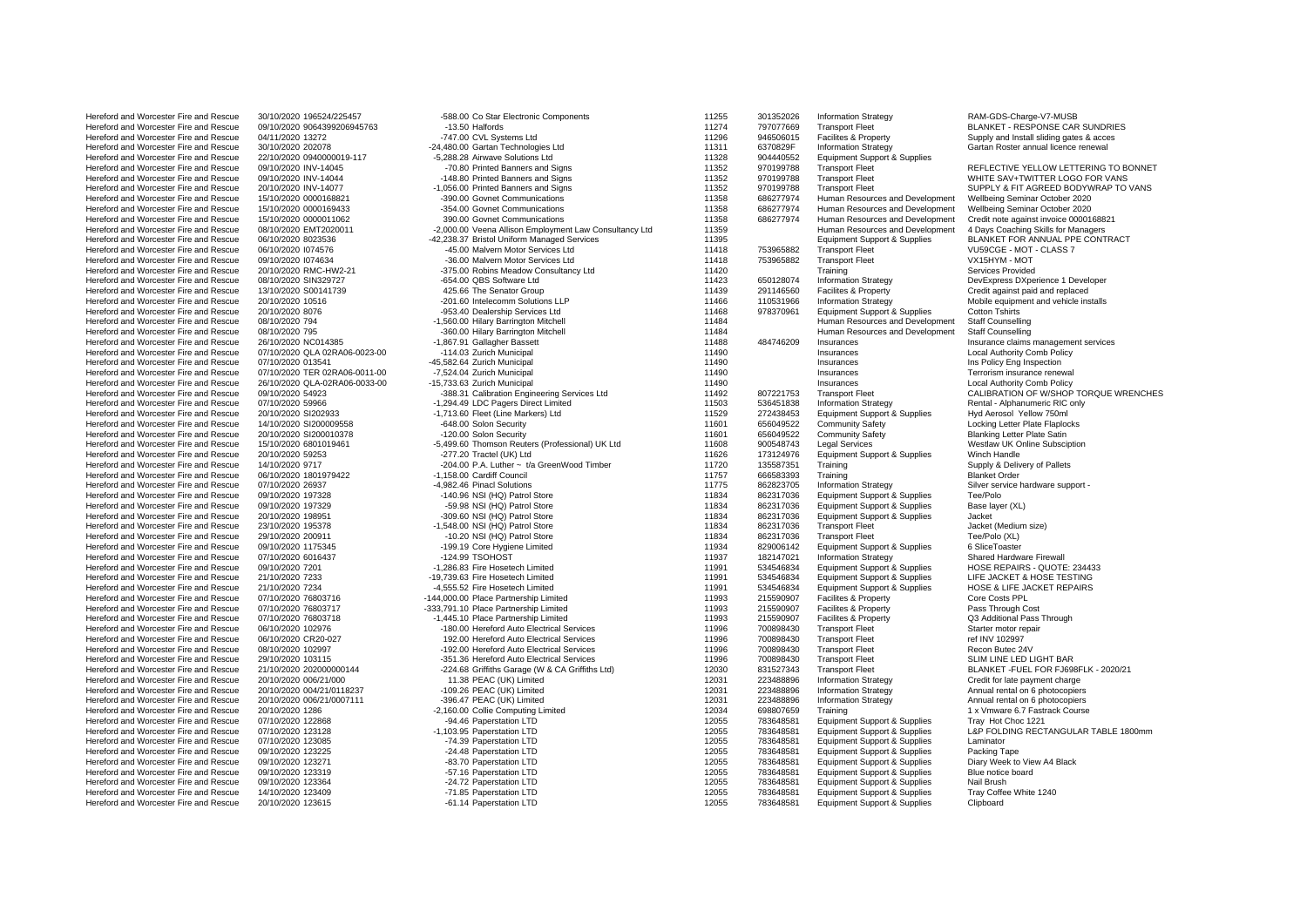| ileiciviu aliu wylicesiei i lie aliu Rescue | LUI IUILULU TLUJUJ               | - Συ.υυ τα μετοιαιινη Ετυ                                          | 14 Y |
|---------------------------------------------|----------------------------------|--------------------------------------------------------------------|------|
| Hereford and Worcester Fire and Rescue      | 20/10/2020 123629                | -9.59 Paperstation LTD                                             | 120  |
| Hereford and Worcester Fire and Rescue      | 20/10/2020 123693                | -23.95 Paperstation LTD                                            | 120  |
| Hereford and Worcester Fire and Rescue      | 20/10/2020 123471                | -763.20 Paperstation LTD                                           | 120  |
|                                             |                                  |                                                                    |      |
| Hereford and Worcester Fire and Rescue      | 23/10/2020 123891                | -132.75 Paperstation LTD                                           | 120  |
| Hereford and Worcester Fire and Rescue      | 23/10/2020 123799                | -446.66 Paperstation LTD                                           | 120  |
| Hereford and Worcester Fire and Rescue      | 09/10/2020 1086933               | -663.96 Holmatro UK Ltd                                            | 120  |
| Hereford and Worcester Fire and Rescue      | 29/10/2020 1087025               | -535.20 Holmatro UK Ltd                                            | 120  |
|                                             |                                  |                                                                    |      |
| Hereford and Worcester Fire and Rescue      | 27/10/2020 PSI004604             | -12.78 WF Education Group T/A Timstar                              | 120  |
| Hereford and Worcester Fire and Rescue      | 07/10/2020 INV522740             | -12,128.27 Health Management Ltd                                   | 120  |
| Hereford and Worcester Fire and Rescue      | 08/10/2020 UK10/102020/289       | -1,833.60 Vodafone Limited                                         | 121  |
| Hereford and Worcester Fire and Rescue      | 14/10/2020 20029                 | -13,290.00 Fireblitz Extinguisher LTD                              | 121  |
|                                             |                                  |                                                                    | 121  |
| Hereford and Worcester Fire and Rescue      | 06/10/2020 2288340               | -45.16 Nicholl (Fuel Oils ) LTD                                    |      |
| Hereford and Worcester Fire and Rescue      | 06/10/2020 2288339               | -62.14 Nicholl (Fuel Oils) LTD                                     | 121  |
| Hereford and Worcester Fire and Rescue      | 14/10/2020 2292271               | -41.77 Nicholl (Fuel Oils) LTD                                     | 121  |
| Hereford and Worcester Fire and Rescue      | 20/10/2020 2295500               | -55.32 Nicholl (Fuel Oils) LTD                                     | 121  |
| Hereford and Worcester Fire and Rescue      | 20/10/2020 2295499               | -39.52 Nicholl (Fuel Oils ) LTD                                    | 121  |
|                                             |                                  |                                                                    |      |
| Hereford and Worcester Fire and Rescue      | 23/10/2020 INV-0085              | -2,280.00 Hazmat Training LTD                                      | 121  |
| Hereford and Worcester Fire and Rescue      | 23/10/2020 SRI30922              | -305.28 Tomoe Valve LTD                                            | 121  |
| Hereford and Worcester Fire and Rescue      | 20/10/2020 8500002420            | -3,146.96 Lancashire Combined Fire Authority                       | 122  |
| Hereford and Worcester Fire and Rescue      | 22/10/2020 206962                | -550.00 PCC West Midlands                                          | 122  |
|                                             |                                  |                                                                    | 122  |
| Hereford and Worcester Fire and Rescue      | 20/10/2020 WYPF 20               | -715,000.00 West Yorkshire Pension Fund                            |      |
| Hereford and Worcester Fire and Rescue      | 29/10/2020 WYPF 20 PD07          | -230,451.81 West Yorkshire Pension Fund                            | 122  |
| Hereford and Worcester Fire and Rescue      | 09/10/2020 00224110              | -1,800.00 James Andrews Recruitment Solutions                      | 122  |
| Hereford and Worcester Fire and Rescue      | 29/10/2020 00224302              | -1,800.00 James Andrews Recruitment Solutions                      | 122  |
| Hereford and Worcester Fire and Rescue      | 29/10/2020 00224516              | -1,800.00 James Andrews Recruitment Solutions                      | 122  |
|                                             |                                  |                                                                    |      |
| Hereford and Worcester Fire and Rescue      | 20/10/2020 280058                | -957.48 Envirograf T/A Intumescent Systems Ltd                     | 122  |
| Hereford and Worcester Fire and Rescue      | 29/10/2020 CAD039707             | -2,268.00 Charles Alexander Distribution Ltd T/A EverythingBranded | 122  |
| Hereford and Worcester Fire and Rescue      | 14/10/2020 24035                 | -543.64 Paul Rigby Ltd                                             | 122  |
| Hereford and Worcester Fire and Rescue      | 23/10/2020 35l07243              | -75.14 Tructyre Fleet Management LTD T/A Tructyre ATS              | 122  |
| Hereford and Worcester Fire and Rescue      | 23/10/2020 35l07242              |                                                                    | 122  |
|                                             |                                  | -1,826.64 Tructyre Fleet Management LTD T/A Tructyre ATS           |      |
| Hereford and Worcester Fire and Rescue      | 29/10/2020 35107286              | -913.32 Tructyre Fleet Management LTD T/A Tructyre ATS             | 122  |
| Hereford and Worcester Fire and Rescue      | 22/10/2020 34140                 | -864.00 Avalon Metals Ltd T/A Wye Valley Metals                    | 122  |
| Hereford and Worcester Fire and Rescue      | 22/10/2020 34139                 | -1,602.00 Avalon Metals Ltd T/A Wye Valley Metals                  | 122  |
| Hereford and Worcester Fire and Rescue      | 23/10/2020 34141                 | -1,332.00 Avalon Metals Ltd T/A Wye Valley Metals                  | 122  |
|                                             |                                  |                                                                    |      |
| Hereford and Worcester Fire and Rescue      | 14/10/2020 000750A               | -150.00 No1 Calibrations                                           | 123  |
| Hereford and Worcester Fire and Rescue      | 23/10/2020 148101                | -62.15 Servicesport (uk) Limited                                   | 123  |
| Hereford and Worcester Fire and Rescue      | 23/10/2020 148102                | -55.04 Servicesport (uk) Limited                                   | 123  |
| Hereford and Worcester Fire and Rescue      | 23/10/2020 148099                | -81.35 Servicesport (uk) Limited                                   | 123  |
| Hereford and Worcester Fire and Rescue      | 23/10/2020 148104                | -54.00 Servicesport (uk) Limited                                   | 123  |
|                                             |                                  |                                                                    |      |
| Hereford and Worcester Fire and Rescue      | 06/10/2020 020-09-038            | -720.00 The Art of Brilliance                                      | 123  |
| Hereford and Worcester Fire and Rescue      | 29/10/2020 T2L/1011              | -2,100.00 Trans2 Performance                                       | 123  |
| Hereford and Worcester Fire and Rescue      | 21/10/2020 073937                | -3,351.25 Hunter Apparal Solutions                                 | 123  |
| Hereford and Worcester Fire and Rescue      | 21/10/2020 073949                | -2,568.00 Hunter Apparal Solutions                                 | 123  |
|                                             |                                  |                                                                    | 123  |
| Hereford and Worcester Fire and Rescue      | 20/10/2020 181                   | -3,060.00 Lampada Digital Solutions Ltd                            |      |
| Hereford and Worcester Fire and Rescue      | 29/10/2020 0000271542            | -469.20 H L Smith (Transmissions) Ltd                              | 123  |
| Hereford and Worcester Fire and Rescue      | 21/10/2020 HWFRA 2 14/10/2020    | -185.00 U17 Drivers Pathfinder Ltd                                 | 123  |
| Hereford and Worcester Fire and Rescue      | 20/10/2020 8000033922            | -360.00 Mobile Centre                                              | 123  |
| Hereford and Worcester Fire and Rescue      | 21/10/2020 INV-1716              | -648.00 Kensa Creative Ltd                                         | 123  |
|                                             |                                  |                                                                    |      |
| Hereford and Worcester Fire and Rescue      | 20/10/2020 SIN249513             | -378.00 Clearwater Technology Ltd                                  | 123  |
| Hereford and Worcester Fire and Rescue      | 29/10/2020 B56795                | -5,040.00 Wardell Armstrong LLP                                    | 123  |
| Hereford and Worcester Fire and Rescue      | 13/10/2020 SBM DB 70374B STAGE 1 | -4,463.40 Steel Build Masters limited                              | 123  |
| Hereford and Worcester Fire and Rescue      | 08/10/2020 REF 3363 - 071020     | -625.00 Sundry BACS Creditor                                       | 200  |
| Hereford and Worcester Fire and Rescue      | 21/10/2020 245752                | -1,200.00 Sundry BACS Creditor                                     | 200  |
|                                             |                                  |                                                                    |      |
| Hereford and Worcester Fire and Rescue      | 15/10/2020 009499                | -10,445.00 WCC NNDR 620101278                                      |      |
| Hereford and Worcester Fire and Rescue      | 15/10/2020 009499                | -7,322.00 WYCHAVON DC NNDR 500027754                               |      |
| Hereford and Worcester Fire and Rescue      | 15/10/2020 009499                | -4,416.00 REDDITCH BC NNDR 3000063110                              |      |
| Hereford and Worcester Fire and Rescue      | 15/10/2020 009499                | -7,936.00 WYCHAVON DC NNDR 500275042                               |      |
| Hereford and Worcester Fire and Rescue      | 15/10/2020 009499                | -1,784.00 WYCHAVON DC NNDR 500223223                               |      |
|                                             |                                  |                                                                    |      |
| Hereford and Worcester Fire and Rescue      | 15/10/2020 009499                | -389.00 WYCHAVON DC NNDR 500018082                                 |      |
| Hereford and Worcester Fire and Rescue      | 15/10/2020 009499                | -973.00 WYCHAVON DC NNDR 500004252                                 |      |
| Hereford and Worcester Fire and Rescue      | 15/10/2020 009499                | -1,871.00 MHDC NNDR 100817632                                      |      |
| Hereford and Worcester Fire and Rescue      | 15/10/2020 009499                | -5,837.00 MHDC NNDR 10073861X                                      |      |
| Hereford and Worcester Fire and Rescue      |                                  | -948.00 HFDS NNDR 84273579                                         |      |
|                                             | 15/10/2020 009499                |                                                                    |      |
| Hereford and Worcester Fire and Rescue      | 15/10/2020 009499                | -449.00 HFDS NNDR 83103058                                         |      |
| Hereford and Worcester Fire and Rescue      | 15/10/2020 009499                | -1,148.00 HFDS NNDR 83118731                                       |      |
| Hereford and Worcester Fire and Rescue      | 15/10/2020 009499                | -724.00 HFDS NNDR 83120673                                         |      |
| Hereford and Worcester Fire and Rescue      | 15/10/2020 009499                | -4,122.00 HFDS NNDR 81236826                                       |      |
|                                             |                                  |                                                                    |      |

| Hereford and Worcester Fire and Rescue                                           | 20/10/2020 123589                             | -26.38 Paperstation LTD                                                            | 12055          | 783648581              | Equipment Support & Supplies                                       | Union jack flag                                         |
|----------------------------------------------------------------------------------|-----------------------------------------------|------------------------------------------------------------------------------------|----------------|------------------------|--------------------------------------------------------------------|---------------------------------------------------------|
| Hereford and Worcester Fire and Rescue                                           | 20/10/2020 123629                             | -9.59 Paperstation LTD                                                             | 12055          | 783648581              | Equipment Support & Supplies                                       | Poly Bag                                                |
| Hereford and Worcester Fire and Rescue                                           | 20/10/2020 123693                             | -23.95 Paperstation LTD                                                            | 12055          | 783648581              | Equipment Support & Supplies                                       | Literature holder                                       |
| Hereford and Worcester Fire and Rescue                                           | 20/10/2020 123471                             | -763.20 Paperstation LTD                                                           | 12055          | 783648581              | Equipment Support & Supplies                                       | Vantage 2 Lever Chair Fixed Arms Blue                   |
| Hereford and Worcester Fire and Rescue                                           | 23/10/2020 123891                             | -132.75 Paperstation LTD                                                           | 12055          | 783648581              | Equipment Support & Supplies                                       |                                                         |
| Hereford and Worcester Fire and Rescue                                           | 23/10/2020 123799                             | -446.66 Paperstation LTD                                                           | 12055          | 783648581              | Equipment Support & Supplies                                       |                                                         |
| Hereford and Worcester Fire and Rescue                                           | 09/10/2020 1086933                            | -663.96 Holmatro UK Ltd                                                            | 12072          | 983276089              | <b>Equipment Support &amp; Supplies</b>                            | Glass Master Saw Blade                                  |
| Hereford and Worcester Fire and Rescue                                           | 29/10/2020 1087025                            | -535.20 Holmatro UK Ltd                                                            | 12072          | 983276089              | Equipment Support & Supplies                                       | pedal cutter blades                                     |
| Hereford and Worcester Fire and Rescue                                           | 27/10/2020 PSI004604                          | -12.78 WF Education Group T/A Timstar                                              | 12082          | 974815969              | <b>Equipment Support &amp; Supplies</b>                            | <b>LITMUS NEUTR</b>                                     |
| Hereford and Worcester Fire and Rescue                                           | 07/10/2020 INV522740                          | -12,128.27 Health Management Ltd                                                   | 12099          | 792250621              | Human Resources and Development                                    | Occupational Health Contract                            |
| Hereford and Worcester Fire and Rescue                                           | 08/10/2020 UK10/102020/289                    | -1,833.60 Vodafone Limited                                                         | 12115          | 569953277              | <b>Information Strategy</b>                                        | PSN DNSP Monthly Rental                                 |
| Hereford and Worcester Fire and Rescue                                           | 14/10/2020 20029                              | -13.290.00 Fireblitz Extinguisher LTD                                              | 12120          | 924703530              | <b>Community Safety</b>                                            | FHH10 Heat Alarms                                       |
| Hereford and Worcester Fire and Rescue                                           | 06/10/2020 2288340                            | -45.16 Nicholl (Fuel Oils) LTD                                                     | 12164          | 253 550 570            | <b>Transport Fleet</b>                                             | BLANKET - FUEL FOR FJ68FKY 2020/21                      |
| Hereford and Worcester Fire and Rescue                                           | 06/10/2020 2288339                            | -62.14 Nicholl (Fuel Oils) LTD                                                     | 12164          | 253 550 570            | <b>Transport Fleet</b>                                             | BLANKET - FUEL FOR FJ68FKY 2020/21                      |
| Hereford and Worcester Fire and Rescue                                           | 14/10/2020 2292271                            | -41.77 Nicholl (Fuel Oils) LTD                                                     | 12164          | 253 550 570            | <b>Transport Fleet</b>                                             | BLANKET - FUEL FOR FJ68FKY 2020/21                      |
| Hereford and Worcester Fire and Rescue                                           | 20/10/2020 2295500                            | -55.32 Nicholl (Fuel Oils) LTD                                                     | 12164          | 253 550 570            | <b>Transport Fleet</b>                                             | BLANKET - FUEL FOR FJ68FKY 2020/21                      |
| Hereford and Worcester Fire and Rescue                                           | 20/10/2020 2295499                            | -39.52 Nicholl (Fuel Oils) LTD                                                     | 12164          | 253 550 570            | <b>Transport Fleet</b>                                             | BLANKET - FUEL FOR FJ68FKY 2020/21                      |
| Hereford and Worcester Fire and Rescue                                           | 23/10/2020 INV-0085                           | -2,280.00 Hazmat Training LTD                                                      | 12167          | 290 231 329            | Training                                                           | 1 x Hazmats Materials Advisor CPD Course                |
| Hereford and Worcester Fire and Rescue<br>Hereford and Worcester Fire and Rescue | 23/10/2020 SRI30922                           | -305.28 Tomoe Valve LTD                                                            | 12192<br>12204 | 433 397 639            | <b>Transport Fleet</b>                                             | FJ16AYH - Tank to Pump Valve                            |
|                                                                                  | 20/10/2020 8500002420                         | -3,146.96 Lancashire Combined Fire Authority<br>-550.00 PCC West Midlands          | 12205          | GB902324859 Training   |                                                                    | 1 x Drone Pilot Course Aug 17-20 Ledbury                |
| Hereford and Worcester Fire and Rescue                                           | 22/10/2020 206962                             |                                                                                    |                | 184611308              | Training                                                           | 1 x Strategic Command Course                            |
| Hereford and Worcester Fire and Rescue<br>Hereford and Worcester Fire and Rescue | 20/10/2020 WYPF 20<br>29/10/2020 WYPF 20 PD07 | -715,000.00 West Yorkshire Pension Fund<br>-230.451.81 West Yorkshire Pension Fund | 12213<br>12213 | 180808262<br>180808262 | Finance<br>Finance                                                 | Pension Fund Monthly Payment<br>West Yorkshire Pensions |
| Hereford and Worcester Fire and Rescue                                           | 09/10/2020 00224110                           | -1,800.00 James Andrews Recruitment Solutions                                      | 12247          | 976026696              |                                                                    | Management Accountant                                   |
| Hereford and Worcester Fire and Rescue                                           | 29/10/2020 00224302                           | -1.800.00 James Andrews Recruitment Solutions                                      | 12247          | 976026696              | Human Resources and Development<br>Human Resources and Development | Management Accountant                                   |
| Hereford and Worcester Fire and Rescue                                           | 29/10/2020 00224516                           | -1,800.00 James Andrews Recruitment Solutions                                      | 12247          | 976026696              | Human Resources and Development                                    | Management Accountant                                   |
| Hereford and Worcester Fire and Rescue                                           | 20/10/2020 280058                             | -957.48 Envirograf T/A Intumescent Systems Ltd                                     | 12264          | 530 6864 45            | <b>Community Safety</b>                                            | Flex1 Fire Bag                                          |
| Hereford and Worcester Fire and Rescue                                           | 29/10/2020 CAD039707                          | -2,268.00 Charles Alexander Distribution Ltd T/A EverythingBranded                 | 12267          | 991307996              | <b>Community Safety</b>                                            | Style4 Banner Pen with retractable paper                |
| Hereford and Worcester Fire and Rescue                                           | 14/10/2020 24035                              | -543.64 Paul Rigby Ltd                                                             | 12288          | 98629594B              | <b>Transport Fleet</b>                                             | KW18VOC - SERVICE                                       |
| Hereford and Worcester Fire and Rescue                                           | 23/10/2020 35107243                           | -75.14 Tructyre Fleet Management LTD T/A Tructyre ATS                              | 12292          | 673738693              | <b>Transport Fleet</b>                                             | BLANKET ORDER FOR RED FLEET TYRES                       |
| Hereford and Worcester Fire and Rescue                                           | 23/10/2020 35107242                           | -1,826.64 Tructyre Fleet Management LTD T/A Tructyre ATS                           | 12292          | 673738693              | <b>Transport Fleet</b>                                             | BLANKET ORDER FOR RED FLEET TYRES                       |
| Hereford and Worcester Fire and Rescue                                           | 29/10/2020 35107286                           | -913.32 Tructyre Fleet Management LTD T/A Tructyre ATS                             | 12292          | 673738693              | <b>Transport Fleet</b>                                             | BLANKET ORDER FOR RED FLEET TYRES                       |
| Hereford and Worcester Fire and Rescue                                           | 22/10/2020 34140                              | -864.00 Avalon Metals Ltd T/A Wye Valley Metals                                    | 12299          | 682541132              | Training                                                           | <b>Blanket Order</b>                                    |
| Hereford and Worcester Fire and Rescue                                           | 22/10/2020 34139                              | -1,602.00 Avalon Metals Ltd T/A Wye Valley Metals                                  | 12299          | 682541132              | Training                                                           | <b>Blanket Order</b>                                    |
| Hereford and Worcester Fire and Rescue                                           | 23/10/2020 34141                              | -1,332.00 Avalon Metals Ltd T/A Wye Valley Metals                                  | 12299          | 682541132              | Training                                                           | <b>Blanket Order</b>                                    |
| Hereford and Worcester Fire and Rescue                                           | 14/10/2020 000750A                            | -150.00 No1 Calibrations                                                           | 12308          | 282936763              | Equipment Support & Supplies                                       | CALIBRATION OIF DIESELTUNE DX260                        |
| Hereford and Worcester Fire and Rescue                                           | 23/10/2020 148101                             | -62.15 Servicesport (uk) Limited                                                   | 12332          | 819294589              | <b>Equipment Support &amp; Supplies</b>                            | REPAIR TENBURY BIKE - 558292                            |
| Hereford and Worcester Fire and Rescue                                           | 23/10/2020 148102                             | -55.04 Servicesport (uk) Limited                                                   | 12332          | 819294589              | Equipment Support & Supplies                                       | REPAIR LEOMINSTER ROWER - 557885                        |
| Hereford and Worcester Fire and Rescue                                           | 23/10/2020 148099                             | -81.35 Servicesport (uk) Limited                                                   | 12332          | 819294589              | Equipment Support & Supplies                                       | Repair Kington bike 562740                              |
| Hereford and Worcester Fire and Rescue                                           | 23/10/2020 148104                             | -54.00 Servicesport (uk) Limited                                                   | 12332          | 819294589              | <b>Equipment Support &amp; Supplies</b>                            | REPAIR EVESHAM BIKE - 558732                            |
| Hereford and Worcester Fire and Rescue                                           | 06/10/2020 020-09-038                         | -720.00 The Art of Brilliance                                                      | 12348          | 865661490              | Training                                                           | 1 x Art of Brilliance Course                            |
| Hereford and Worcester Fire and Rescue                                           | 29/10/2020 T2L/1011                           | -2,100.00 Trans2 Performance                                                       | 12360          | 207481222              | <b>Principal Officers</b>                                          | Extra 4th cohort - 23/24 Nov 2020                       |
| Hereford and Worcester Fire and Rescue                                           | 21/10/2020 073937                             | -3,351.25 Hunter Apparal Solutions                                                 | 12370          | 251702880              | <b>Equipment Support &amp; Supplies</b>                            | P3 Mask - FFP2 - EN149 CE Marked                        |
| Hereford and Worcester Fire and Rescue                                           | 21/10/2020 073949                             | -2,568.00 Hunter Apparal Solutions                                                 | 12370          | 251702880              | Equipment Support & Supplies                                       | Large 5/6 coverall - EN14126 - CE Marked                |
| Hereford and Worcester Fire and Rescue                                           | 20/10/2020 181                                | -3,060.00 Lampada Digital Solutions Ltd                                            | 12374          | 290316807              | <b>Information Strategy</b>                                        | Senior software developer - 3 days on                   |
| Hereford and Worcester Fire and Rescue                                           | 29/10/2020 0000271542                         | -469.20 H L Smith (Transmissions) Ltd                                              | 12375          | 100786885              | <b>Transport Fleet</b>                                             | VX60AKG - HARNESS                                       |
| Hereford and Worcester Fire and Rescue                                           | 21/10/2020 HWFRA 2 14/10/2020                 | -185.00 U17 Drivers Pathfinder Ltd                                                 | 12380          |                        | <b>Community Safety</b>                                            | Young Driver Training x 2                               |
| Hereford and Worcester Fire and Rescue                                           | 20/10/2020 8000033922                         | -360.00 Mobile Centre                                                              | 12384          | 679 0409 09            | <b>Information Strategy</b>                                        | 3m 24V power leads                                      |
| Hereford and Worcester Fire and Rescue                                           | 21/10/2020 INV-1716                           | -648.00 Kensa Creative Ltd                                                         | 12391          |                        | Policy & Information                                               | Adapt animation for CRMP                                |
| Hereford and Worcester Fire and Rescue                                           | 20/10/2020 SIN249513                          | -378.00 Clearwater Technology Ltd                                                  | 12392          |                        | <b>Transport Fleet</b>                                             | WATER SAMPLING & TEMPERATURE                            |
| Hereford and Worcester Fire and Rescue                                           | 29/10/2020 B56795                             | -5.040.00 Wardell Armstrong LLP                                                    | 12393          | 108224347              | Facilites & Property                                               | Bat and Reptile survey                                  |
| Hereford and Worcester Fire and Rescue                                           | 13/10/2020 SBM DB 70374B STAGE 1              | -4,463.40 Steel Build Masters limited                                              | 12394          | 930 1707 54            | Facilites & Property                                               | Supply and install steel building                       |
| Hereford and Worcester Fire and Rescue                                           | 08/10/2020 REF 3363 - 071020                  | -625.00 Sundry BACS Creditor                                                       | 20003          |                        | <b>Principal Officers</b>                                          | Royal British Legion Poppy Appeal                       |
| Hereford and Worcester Fire and Rescue                                           | 21/10/2020 245752                             | -1,200.00 Sundry BACS Creditor                                                     | 20003          |                        | <b>Legal Services</b>                                              | Wright Hassall LLP                                      |
| Hereford and Worcester Fire and Rescue                                           | 15/10/2020 009499                             | -10,445.00 WCC NNDR 620101278                                                      |                |                        | Facilites & Property                                               | WCC NNDR 620101278                                      |
| Hereford and Worcester Fire and Rescue                                           | 15/10/2020 009499                             | -7.322.00 WYCHAVON DC NNDR 500027754                                               |                |                        | Facilites & Property                                               | WYCHAVON DC NNDR 500027754                              |
| Hereford and Worcester Fire and Rescue                                           | 15/10/2020 009499                             | -4,416.00 REDDITCH BC NNDR 3000063110                                              |                |                        | Facilites & Property                                               | REDDITCH BC NNDR 3000063110                             |
| Hereford and Worcester Fire and Rescue                                           | 15/10/2020 009499                             | -7,936.00 WYCHAVON DC NNDR 500275042                                               |                |                        | Facilites & Property                                               | WYCHAVON DC NNDR 500275042                              |
| Hereford and Worcester Fire and Rescue                                           | 15/10/2020 009499                             | -1,784.00 WYCHAVON DC NNDR 500223223                                               |                |                        | Facilites & Property                                               | WYCHAVON DC NNDR 500223223                              |
| Hereford and Worcester Fire and Rescue                                           | 15/10/2020 009499                             | -389.00 WYCHAVON DC NNDR 500018082                                                 |                |                        | Facilites & Property                                               | WYCHAVON DC NNDR 500018082                              |
| Hereford and Worcester Fire and Rescue                                           | 15/10/2020 009499                             | -973.00 WYCHAVON DC NNDR 500004252                                                 |                |                        | Facilites & Property                                               | WYCHAVON DC NNDR 500004252                              |
| Hereford and Worcester Fire and Rescue                                           | 15/10/2020 009499                             | -1,871.00 MHDC NNDR 100817632                                                      |                |                        | Facilites & Property<br>Facilites & Property                       | MHDC NNDR 100817632                                     |
| Hereford and Worcester Fire and Rescue<br>Hereford and Worcester Fire and Rescue | 15/10/2020 009499<br>15/10/2020 009499        | -5,837.00 MHDC NNDR 10073861X<br>-948.00 HFDS NNDR 84273579                        |                |                        | Facilites & Property                                               | MHDC NNDR 10073861X<br><b>HFDS NNDR 84273579</b>        |
| Hereford and Worcester Fire and Rescue                                           | 15/10/2020 009499                             | -449.00 HFDS NNDR 83103058                                                         |                |                        | Facilites & Property                                               | HFDS NNDR 83103058                                      |
| Hereford and Worcester Fire and Rescue                                           | 15/10/2020 009499                             | -1.148.00 HFDS NNDR 83118731                                                       |                |                        | Facilites & Property                                               | <b>HFDS NNDR 83118731</b>                               |
| Hereford and Worcester Fire and Rescue                                           | 15/10/2020 009499                             | -724.00 HFDS NNDR 83120673                                                         |                |                        | Facilites & Property                                               | <b>HFDS NNDR 83120673</b>                               |
| Hereford and Worcester Fire and Rescue                                           | 15/10/2020 009499                             | -4,122.00 HFDS NNDR 81236826                                                       |                |                        | Facilites & Property                                               | <b>HFDS NNDR 81236826</b>                               |
|                                                                                  |                                               |                                                                                    |                |                        |                                                                    |                                                         |